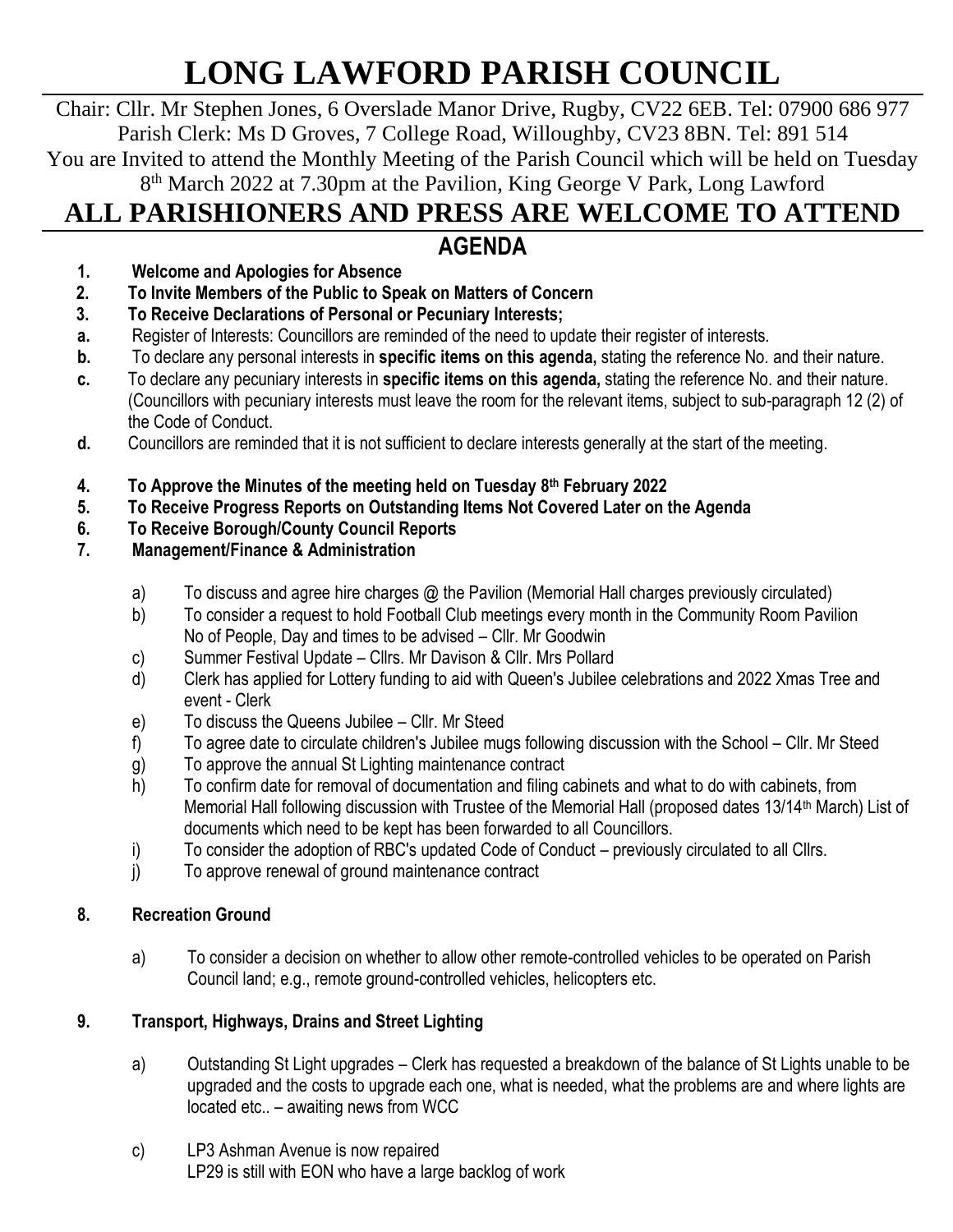There is an inspection needed on x1 St Light on School Street. It requires a new column complete. This column is a double header with two lanterns on, both 70w son which burn at 90w. This would be a good energy saving taking it down to 27w, WCC will also look at the other double header. Changing all 4 lanterns would save 252w. I have requested we are sent quotes.

#### **10. To Receive Details of Financial Matters**

a) To approve the March payments (list circulated)

#### **11. To Receive Details of Planning Matters**

#### **New Planning Applications**

- 1. R22/0066 Single Storey Rear Extension 34 Steeping Road, Long Lawford, Rugby, CV23 9SG **Observations due: 8th March**
- 2. R22/0005 Erection of a conservatory 22 Teeswater Close, Long Lawford, Rugby, CV23 9GB **Observations due: 4th March**

### **Approved Planning Applications**

NONE RECEIVED

**Refused Planning Applications**

NONE RECEIVED

#### **Other Planning**

- 1. R21/0725 **Amended Plans/Information – Erection of two storey side and rear extensions** 21 Livingstone Ave, Long Lawford, CV23 9BU **Comments by 24th February**
- 2. R21/0888 **Application for reserved matters relating to layout, scale, appearance, access and landscaping pursuant to outline planning permission ref. No. R19/0464 dated 13th June 2019** 32 The Green, Long Lawford, Rugby, CV23 9BL **Observations due: 1st March**
- 3. RBC/22CM001 S73 application for the variation of condition 2 (approved details) of planning permission RBC/11CM020 for the Road Sweeping Plant, Ling Hall Landfill, Coalpit Lane, Lawford Heath, CV23 9HH **Veolia Environmental Services Ltd, Coalpit Lane, Lawford Heath, CV23 9HH Observations due: 22nd March**

#### **12. To Receive Reports on minor matters and items for Future Agenda**

#### **13. Confidential Items**

Under the Public Bodies (Admission to Meetings) Act 1960 – to resolve to exclude members of the public under Section (2) and (3A) (b) of the Act.

**None**

#### **14. Date and Time of the Next Meeting.**

To confirm the date and time of the next Parish Council Meeting to be held on Tuesday 12<sup>th</sup> April 2022 at 7.30pm at the Pavilion, King George V Park, Long Lawford, provided public meetings are permissible at that time.